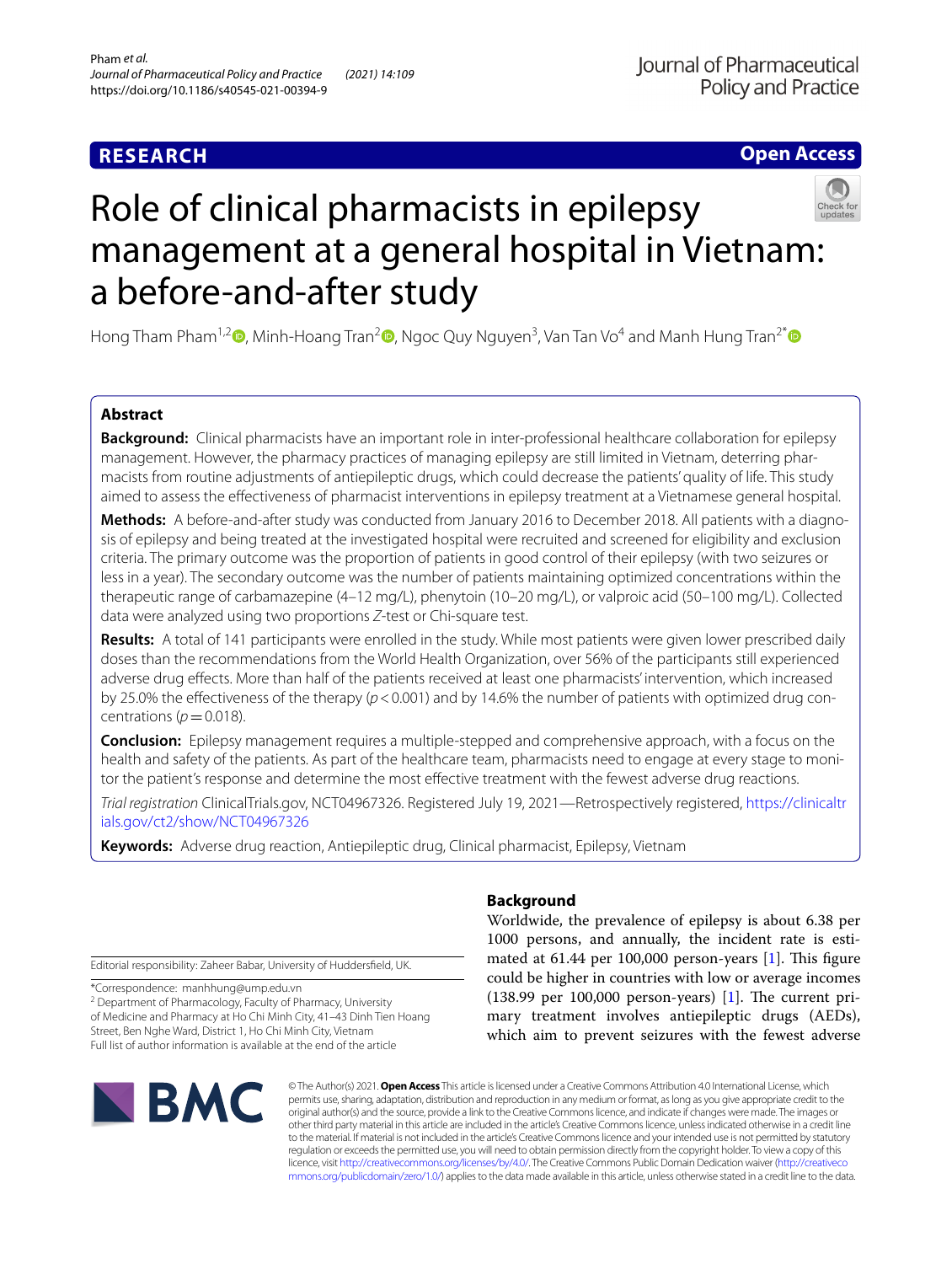events. However, this general treatment approach tends to show unpredictable efectiveness, adverse drug reactions (ADRs), and sometimes, inappropriate dosages. Moreover, in clinic-based cohorts, over one-third of patients experience drug-resistant epilepsy [[2\]](#page-6-1).

Phenytoin, carbamazepine, and valproic acid, which are among the frst-generation AEDs, are prescribed in many countries around the world [[3\]](#page-6-2), including Vietnam. These agents have complicated pharmacokinetics [[4\]](#page-6-3), which may result in alterations in absorption, distribution, and metabolism. This means that, given the same dose, the serum concentration of each drug may vary between patients. The management of epilepsy, as a result, requires inter-professional collaboration to ensure therapeutic optimization. As healthcare professionals, clinical pharmacists play an important role in epilepsy management, which includes establishing a therapeutic drug monitoring (TDM) protocol, adjusting doses, monitoring ADRs, etc.

However, the clinical pharmacy practices in epilepsy management are quite limited in Vietnam. The treatment gap—the proportion of people with epilepsy who are not adequately treated—still remains very high, especially in rural areas (84.7%), which probably results from discontinuing the treatment or refusing to take medications  $[5]$  $[5]$ . This shows a need for pharmacist consultations for patients with epilepsy and their family members, as they may be lack information about AEDs or motivation in controlling potential seizures. In addition, the adjustments of antiepileptic drugs by pharmacists are not routine procedures, nor are monitored for efectiveness in many Vietnamese hospitals. This lack of engagement threatens the patients' safety and decreases their quality of life. To address this issue, certain interventions are needed to enable pharmacists to manage patients with epilepsy more systematically. This study was therefore conducted to evaluate the efectiveness of pharmacist interventions in epilepsy treatment at a general hospital in Vietnam.

# **Methods**

# **Study design and participants**

Nhan Dan Gia Dinh (NDGD) Hospital is a general hospital under the management of the Department of Health, Ho Chi Minh City, Vietnam, with about 1500 inpatient beds and 5000 outpatient visits per day. A beforeand-after study was conducted in the Department of Neurology at NDGD Hospital from January 1, 2016 to December 31, 2018.

All patients with a diagnosis of epilepsy and being treated at NDGD Hospital from January 1, 2016 to January 1, 2017 were recruited. Patients were eligible if they (1) were prescribed a monotherapy or polytherapy of phenytoin (PHT), carbamazepine (CBZ), or valproic acid (VPA), and (2) were treated for more than one month. Patients were excluded if they (1) were pregnant or breastfeeding women; (2) had a history of alcoholism; (3) had liver or renal disease; and (4) were using drugs known to have an infuence on cytochrome P450 (CYP450) enzymes.

The required sample size was calculated using the online tool Calculator.net [\[6](#page-6-5)], with a confdence level of 95%, 5% margin of error, and an approximate population size of 250 epileptic patients being treated at NDGD Hospital per year with either PHT, CBZ, or VPA. Following our survey on patients with epilepsy in 2016, without any healthcare interventions, about 63% had good seizure control. We estimated that for the pharmacist interventions to be clinically signifcant, at least 75% of the patients would need to have good seizure control by these implementations, resulting in a minimum sample size of 135 patients.

In the frst period, before implementing the pharmacist interventions, patients were screened for demographic characteristics, drug serum concentration, and information about previous treatments. After the interventions, patients were followed up for one year, and at the study endpoint, patients were screened again for the study outcomes.

## **Intervention**

Following blood sample collection, the clinical pharmacist interventions were carried out, involving TDM for each patient to optimize their AED therapy. This optimization involved either medication consultation, dosage adjustment, medication switching/discontinuation, or combination therapy, based on the serum concentration of AEDs and the patient's ADRs. Only patients whose blood samples or clinical manifestations revealed unoptimized regimens were assigned to the subsequent optimization interventions. All the physicians and pharmacists involved had reached a consensus on the relevant interventions.

#### **Outcomes**

The primary outcome was the effectiveness of the AED therapy, measured by the number of seizures during the frst year of the study and during the year prior to the study endpoint. Patients with two seizures or less in a year were categorized as having good control, whereas those who had more were considered to have poor control. The secondary outcome was the number of patients who maintained an optimized concentration of AED. The targeted therapeutic ranges for CBZ, PHT, and VPA were  $4-12$  mg/L,  $10-20$  mg/L, and  $50-100$  mg/L, respectively.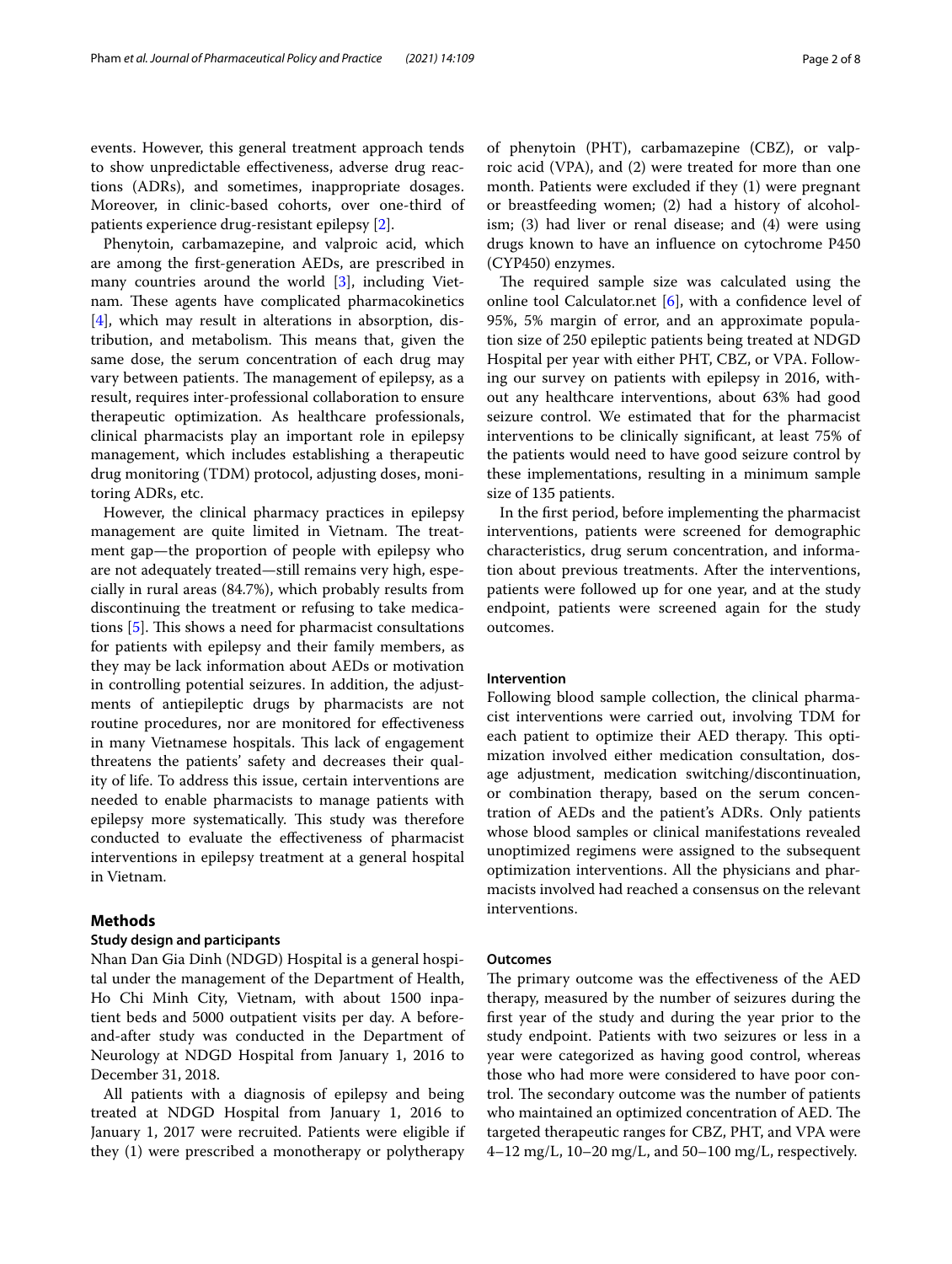# **Statistical analysis**

Data collected from medical records were presented as means with standard deviation (SD) or median with interquartile range (Q1–Q3) for continuous variables or as frequencies with percentages for categorical variables. Diferences in proportion were analyzed using the two proportion *Z*-test or the Chi-square test. Best–worst case analyses were also conducted to control for potential bias due to loss to follow-up. All hypotheses were carried out with a confidence level of 95%. The analyses were performed using the Statistical Package for Social Sciences software, version 25.0 (SPSS Inc., Chicago, Illinois, United States).

# **Ethics approval**

This study was approved by the NDGD Hospital Ethics Committee, Ho Chi Minh City, Vietnam, with approval number 23-2015/CN-HĐĐĐ, on October 13, 2015. The patients included all gave their informed consent.

# **Results**

# **Demographic characteristics of the participants**

A total of 141 epileptic patients were enrolled in the study, as shown in Fig. [1](#page-2-0).

The characteristics of the study participants are shown in Table [1.](#page-2-1) Of the 141 participants, the median age was <span id="page-2-1"></span>**Table 1** Demographic characteristics of patients with epilepsy at the start of the study (*N*=141)

| <b>Characteristics</b>                              | Value $(N=141)$ |  |  |
|-----------------------------------------------------|-----------------|--|--|
| Gender, n (%)                                       |                 |  |  |
| Female                                              | 59 (41.8)       |  |  |
| Male                                                | 82 (58.2)       |  |  |
| Age (years), median (Q1-Q3)                         | 54 (38 - 61)    |  |  |
| Body weight (kg), median (Q1–Q3)                    | 58 (52–65)      |  |  |
| Body mass index (kg/m <sup>2</sup> ), mean $\pm$ SD | $22.2 \pm 2.8$  |  |  |
| $<$ 23, n $(\%)$                                    | 92(65.2)        |  |  |
| $>$ 23, n $(\%)$                                    | 49 (34.8)       |  |  |
| Duration of treatment, n (%)                        |                 |  |  |
| $<$ 5 years                                         | 68 (42.2)       |  |  |
| 5-10 years                                          | 24 (17.0)       |  |  |
| $>10$ years                                         | 49 (40.8)       |  |  |
| AED therapy, n (%)                                  |                 |  |  |
| Monotherapy                                         | 99 (70.2)       |  |  |
| Polytherapy                                         | 42 (29.8)       |  |  |

*Q1–Q3* interquartile range, *SD* standard deviation, *AED* antiepileptic drug

54, ranging from 16 to 81 years old. The median body weight was 58 kg, with 34.8% being overweight or obese. About 40% of the patients have undergone treatment with AEDs for more than 10 years. The most favored

<span id="page-2-0"></span>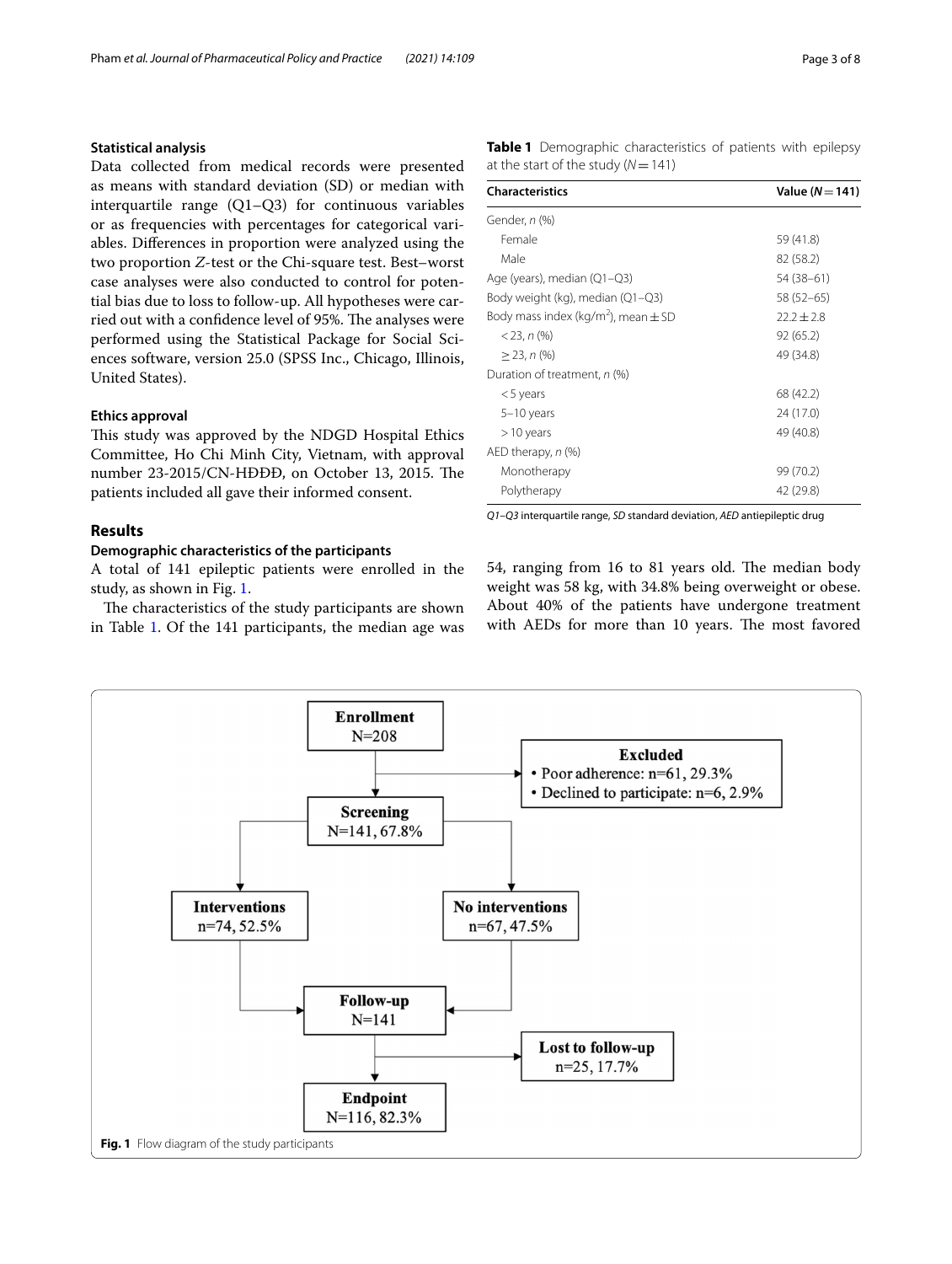|                            | Carbamazepine ( $n = 64$ ) | Valproic acid $(n=65)$ | Phenytoin ( $n = 29$ ) |
|----------------------------|----------------------------|------------------------|------------------------|
| $DDDa$ (mg)                | 1000                       | 1500                   | 300                    |
| Monotherapy, n             | 40                         | 38                     | 21                     |
| $PDDb$ (mg), mean $\pm$ SD | $446 \pm 216$              | $669 \pm 277$          | $213 + 46$             |
| %DDD <sup>c</sup>          | 44.6                       | 44.6                   | 70.8                   |
| Polytherapy, n             | 24                         | 27                     | 8                      |
| PDD (mg), mean $\pm$ SD    | $587 + 456$                | $972 \pm 528$          | $225 + 50$             |
| %DDD                       | 58.7                       | 64.8                   | 75.0                   |

<span id="page-3-0"></span>**Table 2** Dosage of carbamazepine, valproic acid, and phenytoin at the start of the study

a DDD: defined daily dose, retrieved from [https://www.whocc.no/atc\\_ddd\\_index](https://www.whocc.no/atc_ddd_index)

<sup>b</sup> PDD: prescribed daily dose

 $c \sim 0$ DDD=PDD/DDD

<span id="page-3-1"></span>**Table 3** Adverse drug reactions to AED therapy  $(N = 141)$ 

| <b>Adverse drug reactions</b><br>(ADRs) | Monotherapy<br>$(n=99)$ | Polytherapy<br>$(n=42)$ | p-value |
|-----------------------------------------|-------------------------|-------------------------|---------|
| No symptoms of ADRs, n (%)              | 45 (45.5)               | 16 (38.1)               | 0420    |
| Experienced ADRs, n (%)                 | 54 (54.5)               | 26(61.9)                |         |
| Dizziness or headache                   | 20                      | 12                      |         |
| Sleep disorders                         | 24                      | 9                       |         |
| Weight gain                             | 7                       | ζ                       |         |
| Depression                              | $\mathcal{P}$           | 2                       |         |
| Itchiness or rash                       | 9                       | 4                       |         |
| Others                                  | 32                      | 16                      |         |

\*Chi-square test; the ADRs were recorded until there was a loss to follow-up

regimen was monotherapy, accounting for over 70% of the patients.

# **Characteristics of AED therapy**

The defined daily dose (DDD) and prescribed daily dose (PDD) for AEDs are summarized in Table [2](#page-3-0). It is evident that the average PDD for all three AEDs was much lower than the DDD recommended by the World Health Organization (WHO) [[7\]](#page-6-6), Phenytoin was the drug with the highest proportion of PDD/DDD in both monotherapy and polytherapy. Patients on monotherapy received a less dispersed and lower PDD compared to those taking multiple AEDs.

Table [3](#page-3-1) describes observed ADRs that patients experienced during the study. More than 40% of the participants did not experience any symptoms indicating ADRs. In the remaining patients (56.7%), dizziness, headache, or sleep disorders were the most common adverse efects. Other ADRs were also reported, such as constipation, nausea, vomiting, confusion, hepatotoxicity, rash, or severe cutaneous adverse reactions. Specifcally, the study recorded eight patients with HLA-B\*1502, a known risk factor for CBZ-induced Steven–Johnson syndrome in Asian patients [\[8\]](#page-6-7), out of 13 cases of cutaneous ADRs, leading to medication discontinuation in these patients. There was no statistically significant difference in the total number of patients with ADRs between the monoand polytherapy.

#### **Clinical pharmacist interventions**

Table [4](#page-3-2) indicates the interventions of the clinical pharmacists. By the end of the study, 109 interventions had been carried out for 74 patients (52.5%). Patients with serum concentrations of AEDs outside the therapeutic range were more likely to receive medication modifcations. Dosage adjustment accounted for the largest proportion (43/109 interventions). In these cases, patients encountering mild or moderate ADRs had their doses

#### <span id="page-3-2"></span>**Table 4** Interventions by clinical pharmacists  $(N = 109)$

| Within therapeutic range $(n=47)$ | Outside therapeutic range ( $n = 62$ ) | <i>p</i> -value |
|-----------------------------------|----------------------------------------|-----------------|
| 19 (40.4)                         | 24 (38.7)                              | $0.856*$        |
| 7(14.9)                           | 10(16.1)                               | $0.860*$        |
| 12 (25.5)                         | 15(24.2)                               | $0.873*$        |
| 9(19.1)                           | 13(21.0)                               | $0.815*$        |
| 47(43.1)                          | 62(56.9)                               | $0.042*$        |
|                                   |                                        |                 |

\*Two proportion *Z*-test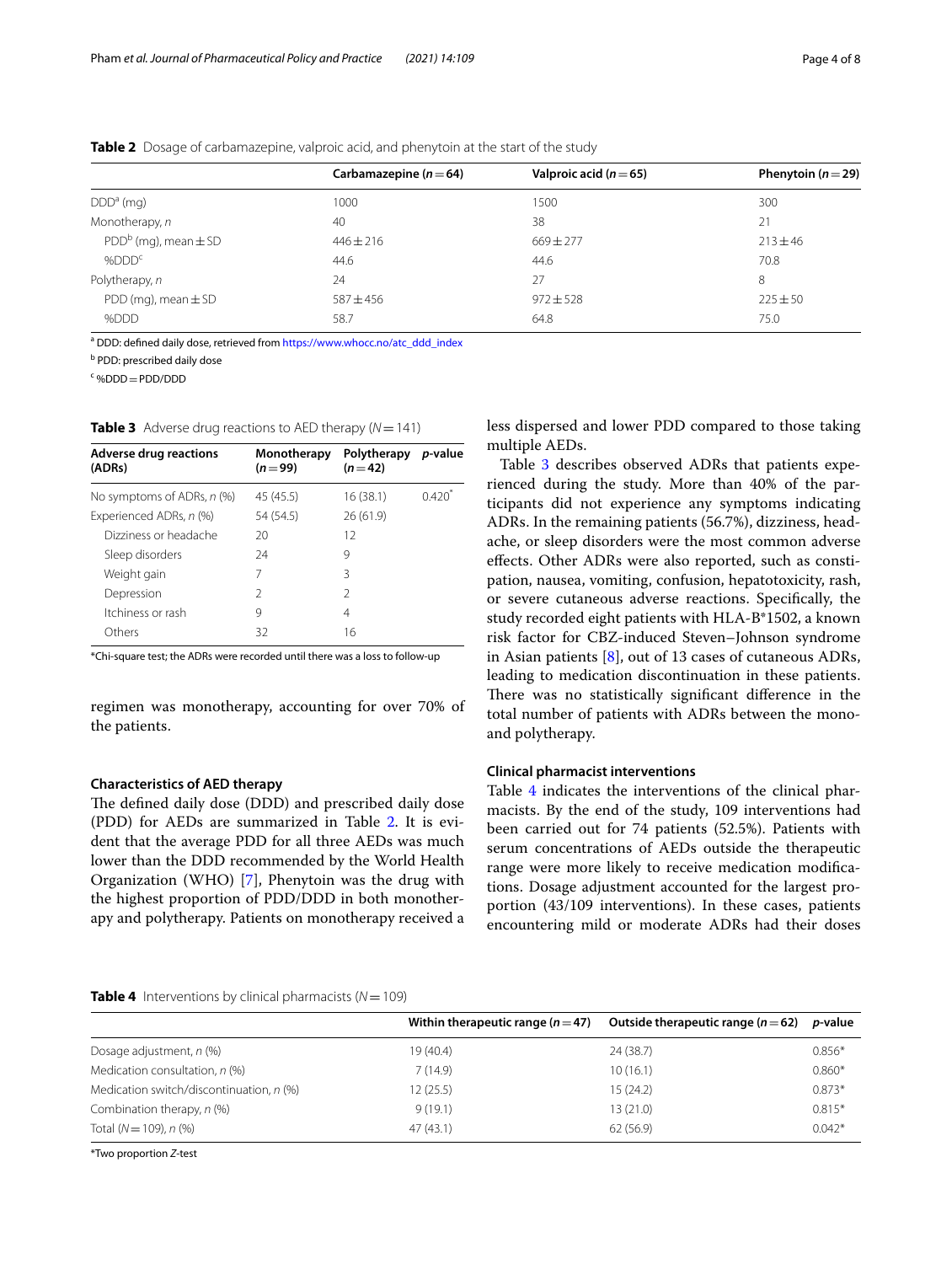decreased, while those with poor seizure control were adjusted to higher doses of AEDs. Patients with uncontrolled seizures or refractory epilepsy were also given additional or alternative drugs with better efficacy (levetiracetam, oxcarbazepine, etc.). Those with major-severe ADRs (i.e., dermatologic or hepatic efects) were either switched to newer generation AEDs with safer profles (topiramate, levetiracetam, etc.) or discontinued from their current medications. Pharmacists also counseled patients to improve their adherence to the therapy and to instruct initial steps to manage any possible ADRs.

### **Efectiveness of pharmacist interventions**

The effects of the pharmacists' interventions are reported in Table [5](#page-4-0). Before implementing the interventions, 56% of the patients had good seizure control, and the drug serum concentrations of 51.8% of patients were within the therapeutic range. At the study endpoint, 17.7% of the participants were lost to follow-up. The proportion of patients in good control of their seizures had increased significantly to 81%. The TDM for AEDs was carried out again, showing that 66.4% of patients had maintained stable serum concentrations. Given the considerable percentage of loss to follow-up, the best–worst case analyses were conducted. In the worst-case scenario, there were no diferences in the drug serum concentration  $(p=0.633)$  or in the number of patients with good seizure control ( $p = 0.067$ ). In contrast, in the best-case scenario, the interventions had improved both the treatment efectiveness and the patients' medication blood levels  $(p < 0.001)$ .

# **Discussion**

Epilepsy management is a complicated process, and the outcomes can be hard to predict. The main target is to achieve a seizure-free status without signifcant adverse efects [\[9](#page-6-8)]. A proper treatment strategy is critical for controlling seizures and for minimizing possible ADRs. This study showed that CBZ (45.4%) and VPA (46.1%) were prescribed more frequently than PHT (18.4%) for epilepsy treatment. In many countries, phenytoin is no longer a frst-line therapy due to concerns over its adverse effects [[10\]](#page-6-9), which partly explains why it was given less frequently to epileptic patients in this study. Many guidelines now recommend the use of monotherapy with AED for most patients because of similar efficacy and better

## <span id="page-4-0"></span>**Table 5** Analysis of the outcomes at the study endpoint

|                                 | <b>Before interventions</b> |                         | <b>After interventions</b> |                         |                         | p-value         |                        |
|---------------------------------|-----------------------------|-------------------------|----------------------------|-------------------------|-------------------------|-----------------|------------------------|
|                                 | Monotherapy<br>$(n = 99)$   | Polytherapy<br>$(n=42)$ | Total ( $N = 141$ )        | Monotherapy<br>$(n=79)$ | Polytherapy<br>$(n=37)$ | Total $(N=116)$ |                        |
| Treatment effectiveness, n (%)  |                             |                         |                            |                         |                         |                 |                        |
| Good control                    | 61                          | 18                      | 79 (56.0)                  | 66                      | 28                      | 94 (81.0)       | $< 0.001$ <sup>*</sup> |
| Poor control                    | 38                          | 24                      | 62(44.0)                   | 13                      | 9                       | 22 (19.0)       |                        |
| Drug serum concentration, n (%) |                             |                         |                            |                         |                         |                 |                        |
| Within therapeutic range        | 57                          | 16                      | 73 (51.8)                  | 53                      | 24                      | 77 (66.4)       | $0.018*$               |
| Outside therapeutic range       | 42                          | 26                      | 68 (48.2)                  | 26                      | 13                      | 39 (33.6)       |                        |
| Worst and best case analysis    |                             |                         | Total $(N = 141)$          |                         |                         | Total $(N=141)$ |                        |
| Worst case                      |                             |                         |                            |                         |                         |                 |                        |
| Treatment effectiveness, n (%)  |                             |                         |                            |                         |                         |                 |                        |
| Good control                    |                             |                         | 79 (56.0)                  |                         |                         | 94 (66.7)       | $0.067*$               |
| Poor control                    |                             |                         | 62(44.0)                   |                         |                         | 47 (33.3)       |                        |
| Drug serum concentration, n (%) |                             |                         |                            |                         |                         |                 |                        |
| Within therapeutic range        |                             |                         | 73 (51.8)                  |                         |                         | 77 (56.0)       | $0.633*$               |
| Outside therapeutic range       | $\qquad \qquad -$           |                         | 68 (48.2)                  |                         |                         | 64 (44.0)       |                        |
| Best case                       |                             |                         |                            |                         |                         |                 |                        |
| Treatment effectiveness, n (%)  |                             |                         |                            |                         |                         |                 |                        |
| Good control                    |                             |                         | 79 (56.0)                  |                         |                         | 119 (84.4)      | $< 0.001*$             |
| Poor control                    |                             |                         | 62(44.0)                   |                         |                         | 22 (15.6)       |                        |
| Drug serum concentration, n (%) |                             |                         |                            |                         |                         |                 |                        |
| Within therapeutic range        |                             |                         | 73 (51.8)                  |                         |                         | 102 (73.8)      | $< 0.001*$             |
| Outside therapeutic range       | $\qquad \qquad -$           |                         | 68 (48.2)                  |                         |                         | 39 (26.2)       |                        |

\*Chi-square test, conducted between the total before and after the interventions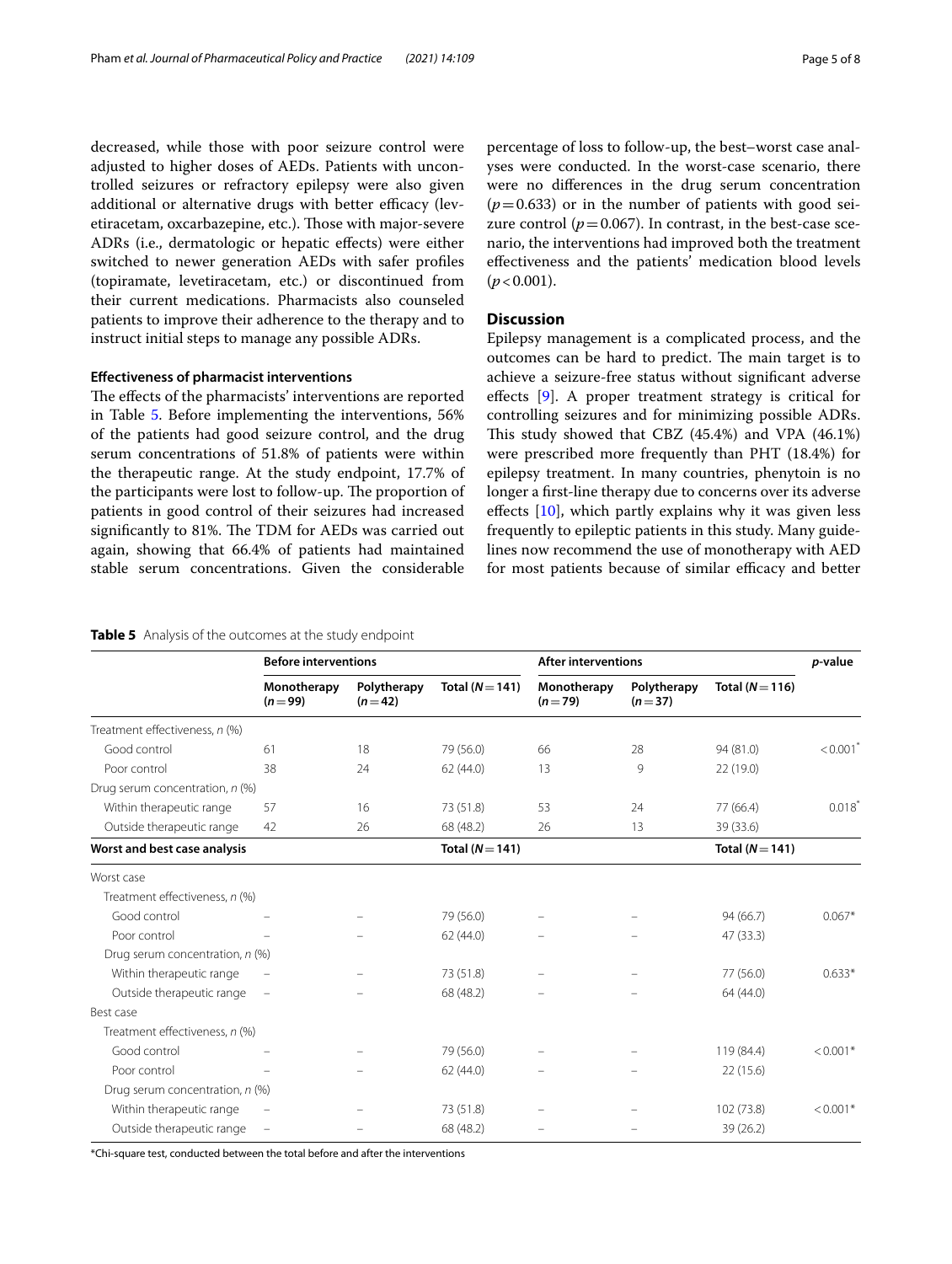tolerability compared to polytherapy [[11\]](#page-6-10). As reported in some prior studies, the proportion of monotherapy is pretty high and can be up to  $71\%$   $[12, 13]$  $[12, 13]$  $[12, 13]$ . This study's result also showed a preference for monotherapy in over 70% of the patients. However, there is still a need for evidence-based guidelines for an overall optimal recommended initial monotherapy with AED [[14\]](#page-7-0), and further research should be conducted to identify infuential factors in the efectiveness of AED monotherapy.

In terms of dosage, there is a noticeable diference between the recommendations of the WHO and the clinical practice in many countries, as refected in previous publications  $[12, 15]$  $[12, 15]$  $[12, 15]$ . The majority of these studies report a lower PDD than the recommended DDD. A reason for this may be that many AEDs can cause dose-related neurotoxic adverse reactions, so to mitigate these efects, monotherapy, with the lowest efective dose, should be applied for all patients whenever possible [\[16\]](#page-7-2). Despite this discrepancy, the PDD/DDD ratio (or %DDD) could be a signifcant indicator of subsequent outcomes. When the seizures of a patient using their frst AED at a dose above 50% or 75% of DDD were uncontrolled, the patient had a lower probability of being seizure-free at the last follow-up  $(p<0.001)$  [[17\]](#page-7-3). When considering an appropriate dose for defning treatment failure [\[17](#page-7-3), [18\]](#page-7-4), the threshold of either 50% or 75% of DDD could be applied in a defnition of refractory epilepsy [\[17\]](#page-7-3).

In epilepsy treatment, mitigation of ADRs is a critical target for all patients. This study's results showed that 56.7% of patients experienced ADRs when undergoing AED therapy, a result which is similar to that of a study investigating the ADRs of newer AEDs in Germany, where 56.6% of patients were reported with ADRs [\[19](#page-7-5)]. Findings from the literature suggest that newer AEDs may have better tolerability and safety than older generation medications, i.e., carbamazepine, phenytoin, and valproic acid [[20](#page-7-6)]. Despite this, the similarity in prevalence between these two sets of ADR could possibly have resulted from the interventions of the clinical pharmacists in our study, which aimed to minimize the adverse efects of AEDs. Furthermore, the question of whether monotherapy or polytherapy is associated with more ADRs is still controversial [[19\]](#page-7-5). Although in this study, the two types of therapy did not difer signifcantly in terms of adverse reactions, evidence from previous research indicates a higher risk of side efects in patients on polymedication regimens [[16,](#page-7-2) [21\]](#page-7-7).

Epilepsy management may involve engagement from many sides, including healthcare professionals and family members of the patients. As medication therapy is the most favored approach in controlling seizures [\[22](#page-7-8)], the role of the clinical pharmacist is explicitly important. Medical staff usually have to consider the trade-off between epilepsy control and the minimization of possible ADRs. This requires inter-professional involvement if it is to ensure the best treatment for all patients. As a member of the healthcare team, the clinical pharmacist can engage in counseling therapeutic compliance, TDM of AEDs, monitoring drug interactions and ADRs, and adjusting dosage and medications. Based on these functions, this study implemented critical interventions to optimize therapy for patients with epilepsy. In the course of this, dosage adjustment was carried out for 39.4% of patients. This figure is comparable to the results of a study in Thailand (2004), in which 38.9% of patients received pharmacists' recommendations for adjusting their dosage regimens [[23](#page-7-9)]. About 15% of the patients in our study received additional AEDs due to poor control of seizures and the intolerability of dose-increased medications. Our pharmacists tried to keep this proportion minimal to lower the risks of ADRs to the patients.

The pharmacists' interventions in this study showed positive changes in epilepsy management and the serum concentration of AEDs. Although 17.7% of the participants were lost to TDM follow-up, after performing a best–worst-case analysis, at the very least, the interventions did not worsen the patients' drug blood levels or condition. In the more optimistic scenario, most of the patients beneftted from the implementation of the intervention. This finding agrees with previous studies that have stressed the importance of clinical pharmacists being involved in epilepsy management [[22,](#page-7-8) [24](#page-7-10)].

TDM is a useful tool by which to evaluate the potential causes of toxicity, lack of efficacy, or loss of efficacy [[9\]](#page-6-8). A clinical pharmacist can help optimize this procedure by requesting TDM when necessary, giving instructions on when and how to collect samples for the TDM, and then adjusting dosage based on the TDM results. However, TDM is not a "*golden key*" in managing epilepsy. The therapeutic ranges for AED are derived from the whole population, while individuals might need a lower or higher dose of AED therapy to control their seizures  $[16]$  $[16]$ . Therefore, pharmacists should not depend solely on TDM results to adjust the dosage or change the medication, but multiple factors, especially the patient's response, must also be considered before the fnal decision is reached [[25\]](#page-7-11).

Combining with other fndings from some low- and middle-income countries [\[23](#page-7-9), [26–](#page-7-12)[28](#page-7-13)], we had suggested some strategies to assist clinical pharmacists in these regions to overcome challenges from epilepsy management. First, in addition to regularly counseling patients, pharmacists should also actively engage and implement educational programs to improve patients' knowledge and perception of epilepsy [\[26](#page-7-12)]. Second, pharmacists should focus on routine TDM of AEDs to maximize its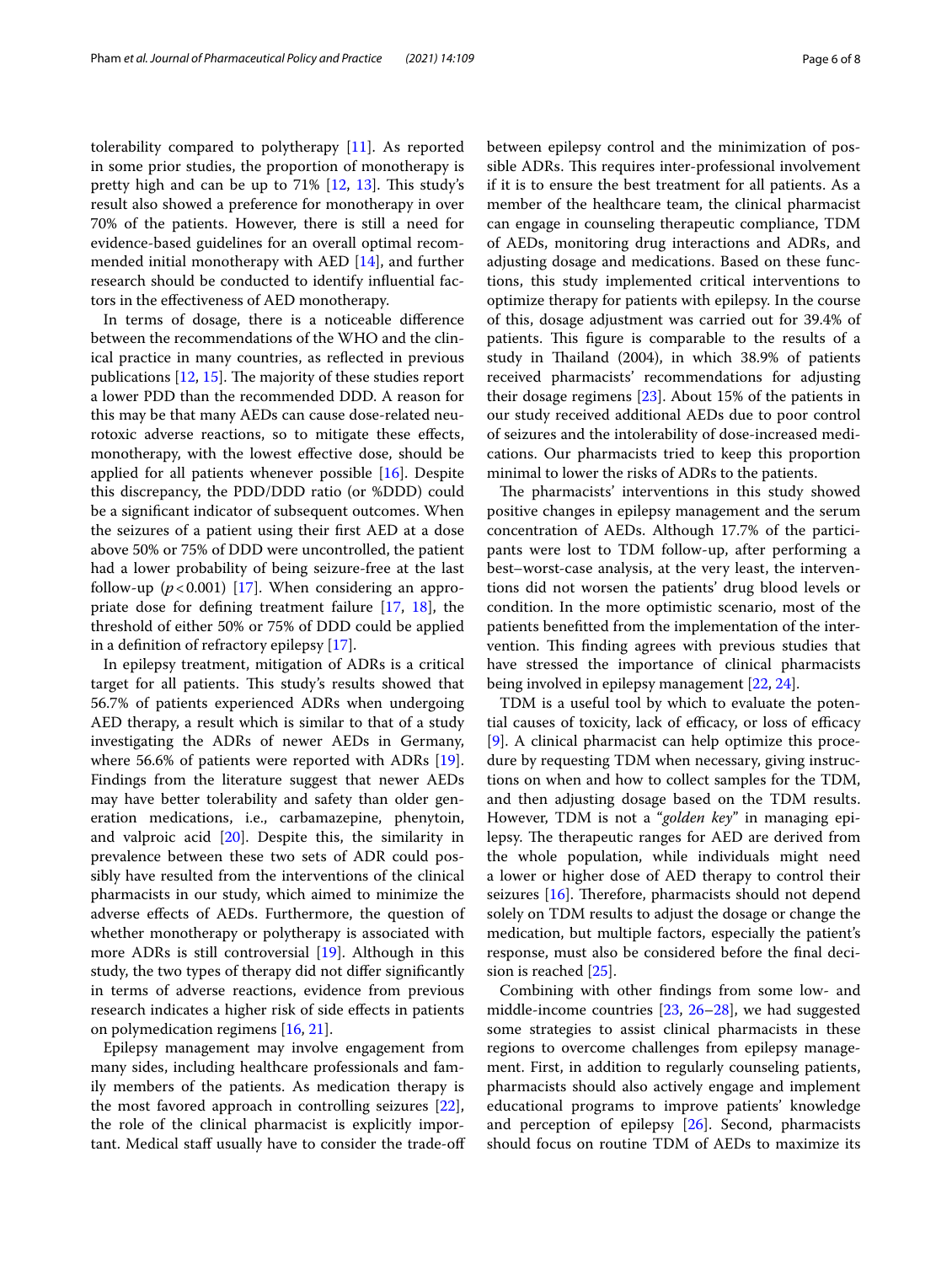benefts and cost-efectiveness [\[27](#page-7-14), [28](#page-7-13)], which could improve the treatment efficacy and seizure control [\[23](#page-7-9)]. Noticeably, as TDM is a multidisciplinary approach [\[23](#page-7-9)], this practice can also enhance the inter-professional collaboration among medical staf, thus increasing the overall healthcare quality of the treatment facilities. Finally, in countries where the access to newer AEDs is limited, pharmacists should engage with physicians to optimize the available therapy—either in dosage through TDM or in AED choice through combining/switching medications—to ensure the rational treatment for their patients.

In addition to its helpful fndings, this study also has certain limitations. First, the TDM procedure could only be carried out twice for each patient. All other diferences in drug concentrations during the study were not recorded, and the fnal assessment may therefore not be the best refection of the true efectiveness of the interventions. Second, the outcomes were measured mainly in relation to the number of seizures, while other important factors, such as hospital readmission or quality of life, were not taken into account.

# **Conclusion**

Management of epilepsy requires many steps, with a focus on the health and safety of the patients. A comprehensive approach should be applied to optimize the treatment for all patients, from monitoring the drug concentration and potential adverse efects to adjusting dosage and switching medications whenever needed. As a part of the healthcare team and with a critical role to play in epilepsy management, pharmacists need to engage in every stage to monitor the patient's response and to determine the most efective treatment with the fewest ADRs.

#### **Abbreviations**

ADR: Adverse drug reaction; AED: Antiepileptic drug; CBZ: Carbamazepine; DDD: Defned daily dose; NDGD: Nhan Dan Gia Dinh; PDD: Prescribed daily dose; PHT: Phenytoin; TDM: Therapeutic drug monitoring; VPA: Valproic acid; WHO: World Health Organization.

#### **Acknowledgements**

The authors would like to express their gratitude to the staff of Nhan Dan Gia Dinh Hospital for assisting data collection process.

#### **Authors' contributions**

HTP, M-HT, and MHT designed the study and the methodology. HTP, NQN, and VTV collected the data. HTP and M-HT conducted statistical analyses and drafted the manuscript. MHT fnalized the manuscript and supervised the study. All authors have read and approved the fnal manuscript.

#### **Funding**

This study was not funded by any organizations.

#### **Availability of data and materials**

The datasets generated and analyzed during the current study are available from the corresponding author on reasonable request.

#### **Declarations**

#### **Ethics approval and consent to participate**

This study was approved by the Nhan Dan Gia Dinh Hospital Ethics Committee, Ho Chi Minh City, Vietnam, with approval number 23-2015/CN-HĐĐĐ, on October 13, 2015. The patients included all gave their informed consent.

#### **Competing interests**

The authors declare that they have no competing interests relevant to the study.

#### **Author details**

<sup>1</sup> Department of Pharmacy, Nhan Dan Gia Dinh Hospital, Ho Chi Minh City, Vietnam. <sup>2</sup> Department of Pharmacology, Faculty of Pharmacy, University of Medicine and Pharmacy at Ho Chi Minh City, 41–43 Dinh Tien Hoang Street, Ben Nghe Ward, District 1, Ho Chi Minh City, Vietnam. <sup>3</sup>Institute of Environmental Sciences, Nguyen Tat Thanh University, Ho Chi Minh City, Vietnam. 4 Department of Neurology, Nhan Dan Gia Dinh Hospital, Ho Chi Minh City, Vietnam.

#### Received: 8 September 2021 Accepted: 14 December 2021 Published online: 20 December 2021

#### **References**

- <span id="page-6-0"></span>1. Fiest KM, Sauro KM, Wiebe S, Patten SB, Kwon C-S, Dykeman J, et al. Prevalence and incidence of epilepsy: a systematic review and meta-analysis of international studies. Neurology. 2017;88(3):296–303. [https://doi.org/10.](https://doi.org/10.1212/WNL.0000000000003509) [1212/WNL.0000000000003509](https://doi.org/10.1212/WNL.0000000000003509).
- <span id="page-6-1"></span>2. Sultana B, Panzini M-A, Veilleux Carpentier A, Comtois J, Rioux B, Gore G, et al. Incidence and prevalence of drug-resistant epilepsy. Neurology. 2021;96(17):805–17. [https://doi.org/10.1212/WNL.0000000000011839.](https://doi.org/10.1212/WNL.0000000000011839)
- <span id="page-6-2"></span>3. Huang YH, Chi NF, Kuan YC, Chan L, Hu CJ, Chiou HY, et al. Efficacy of phenytoin, valproic acid, carbamazepine and new antiepileptic drugs on control of late-onset post-stroke epilepsy in Taiwan. Eur J Neurol. 2015;22(11):1459–68. [https://doi.org/10.1111/ene.12766.](https://doi.org/10.1111/ene.12766)
- <span id="page-6-3"></span>4. Halvorsen KH, Johannessen Landmark C, Granas AG. Prevalence of different combinations of antiepileptic drugs and CNS drugs in elderly home care service and nursing home patients in Norway. Epilepsy Res Treat. 2016.<https://doi.org/10.1155/2016/5153093>.
- <span id="page-6-4"></span>5. Tuan NA, Tomson T, Allebeck P, Chuc NTK, Cuong LQ. The treatment gap of epilepsy in a rural district of Vietnam: a study from the EPIBAVI project. Epilepsia. 2009;50(10):2320–3. [https://doi.org/10.1111/j.1528-1167.2009.](https://doi.org/10.1111/j.1528-1167.2009.02298.x) [02298.x.](https://doi.org/10.1111/j.1528-1167.2009.02298.x)
- <span id="page-6-5"></span>6. Calculator.net. [https://www.calculator.net/sample-size-calculator.html.](https://www.calculator.net/sample-size-calculator.html) Accessed 15 Sep 2015.
- <span id="page-6-6"></span>7. Grimmsmann T, Himmel W. Discrepancies between prescribed and defined daily doses: a matter of patients or drug classes? Eur J Clin Pharmacol. 2011;67(8):847–54.<https://doi.org/10.1007/s00228-011-1014-7>.
- <span id="page-6-7"></span>8. Wang Q, Zhou JQ, Zhou LM, Chen ZY, Fang ZY, Chen SD, et al. Association between HLA-B\*1502 allele and carbamazepine-induced severe cutaneous adverse reactions in Han people of southern China mainland. Seizure. 2011;20(6):446–8.<https://doi.org/10.1016/j.seizure.2011.02.003>.
- <span id="page-6-8"></span>9. Panayiotopoulos CP. Principles of therapy in epilepsies. In: Panayiotopoulos CP, editor. The epilepsies seizures, syndromes and management. Oxfordshire: Bladon Medical Publishing; 2005.
- <span id="page-6-9"></span>10. Nevitt SJ, Marson AG, Weston J, Tudur SC. Carbamazepine versus phenytoin monotherapy for epilepsy: an individual participant data review. Cochrane Database Syst Rev. 2017;2(2):CS001911. [https://doi.org/10.](https://doi.org/10.1002/14651858.CD001911.pub3) [1002/14651858.CD001911.pub3.](https://doi.org/10.1002/14651858.CD001911.pub3)
- <span id="page-6-10"></span>11. St Louis EK, Rosenfeld WE, Bramley T. Antiepileptic drug monotherapy: the initial approach in epilepsy management. Curr Neuropharmacol. 2009;7(2):77–82. <https://doi.org/10.2174/157015909788848866>.
- <span id="page-6-11"></span>12. Hsieh LP, Huang CY. Antiepileptic drug utilization in Taiwan: analysis of prescription using National Health Insurance database. Epilepsy Res. 2009;84(1):21–7. [https://doi.org/10.1016/j.eplepsyres.2008.11.018.](https://doi.org/10.1016/j.eplepsyres.2008.11.018)
- <span id="page-6-12"></span>13. Nasir BB, Yifru YM, Engidawork E, Gebrewold MA, Woldu MA, Berha AB. Antiepileptic drug treatment outcomes and seizure-related injuries among adult patients with epilepsy in a tertiary care hospital in Ethiopia.